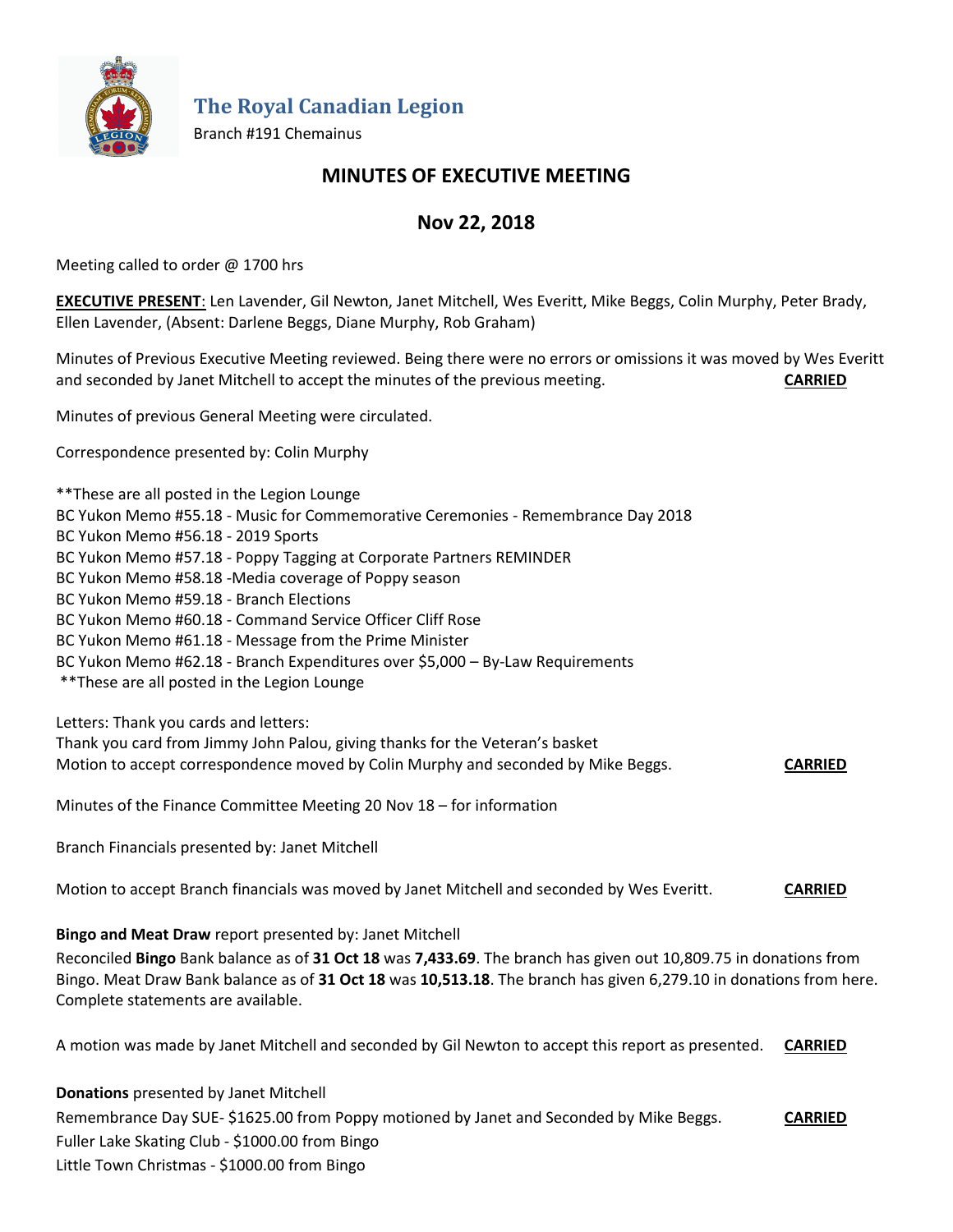Chemainus Crofton Community Schools' Association - \$2200.00 from Meat Draw Neighbourhood House Christmas Hamper - \$1500.00 from Meat Draw Harvest House Food Bank - \$1500.00 from Meat Draw Harvest House Christmas Hamper - \$1000.00 from Bingo Cowichan Valley Highland Dance Association - \$500.00 from Meat Draw Cowichan Neighbourhood House Youth Program - \$1200.00 from Meat Draw Motion presented by Janet Mitchell to approve these donations seconded by Gil Newton **CARRIED**

#### **COMMITTEE REPORTS**

#### **Membership** presented by Mike Beggs for Darlene

The following new and transferring applicants are presented for membership to the Branch:

- Brian Simpson Ordinary Transfer In
- Norman Thompson Ordinary
- Robert Johns Associate
- Douglas Campbell Associate
- Richard Sherwood Associate
- Heather Andrews Associate
- Geoffery Backman Ordinary
- Kelly Heslop The Heslop Condinary
- Doris Hyde **can be a controlled as a controlled a** Affiliate

A motion was made by Mike Beggs to accept these applications for approval at next General Meeting, seconded by Wes Everitt. **CARRIED**

**PRO** presented by: Nil report.

**Sick & Visiting** presented by Colin for Diane Murphy: 18 Baskets were delivered to Veterans

**Youth & Sports** presented by Janet Mitchell for Rob Graham: Janet gave a report on the Halloween Party and residual cash around 70.00 dollars to be returned to donation account. (Statement attached)

#### **Service Officer** presented by: NIL

**Poppy** presented by Janet Mitchell: Remembrance Day was another success, good comments out in the community. The Poster and Literary is now getting started. Final figures not yet in for Poppy campaign, but sitting at **15,875.00** currently and there are still some more to be added. Peter made the suggestion that we get the advertising up at the Mill for the Poppy Drive as a lot of people did not know it was happening.

**Bar** presented by Peter Brady: Remembrance Day was a success in the Legion. Peter stated there is a requirement to look into purchasing more wine glasses. We have sold tickets for this weekend number in the 50's now and anticipating a few more. Should have some leftover food on Sunday we can use for the Grey Cup Game after the meeting.

**House** presented by Gil Newton: Gil has started taking down the chimney with help from Keith Palou, Doug Simmonds and Howard Ballard. No more work will be done in the kitchen until after March. Emergency Lights upstairs will be done next week.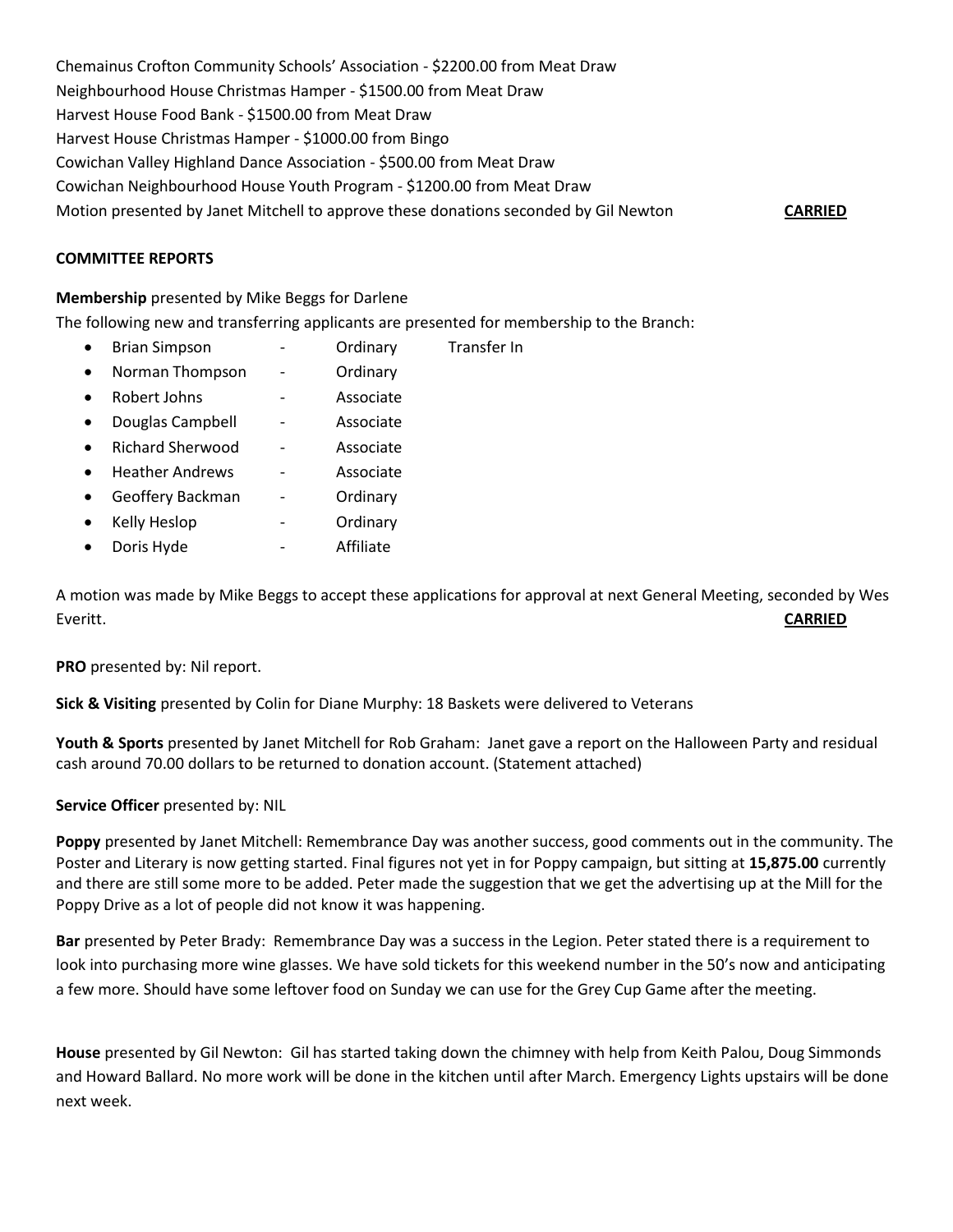**Zone Report** presented by Wes Everitt: Next Zone Mtg – Feb and Zone Elections. Mike reported on the closure of Britannia Branch next year. Mike reported that it was strongly suggested we use guidelines from BC Yukon Circular 59.18 to adjust our bylaws to lift some of our restrictions on elections.

**Honours and Awards** presented by Wes Everitt: New Service Recognition Book is here.

**Sgt-at-Arms presented** by Wes Everitt: Colour Party has participated in 8 parades/ceremonies. RCMP joined us for Parade this year.

**Ways and Means** presented by Ellen Lavender: Ellen reported the following events:

Nov 3 – Vets Dinner in hall 65 vets and spouse/caregivers as well as 12 guests and 9 volunteers,

Nov 11 – After the Celebration at Cenotaph the Hall was full for the soup and buns, as well as the Camaraderie. The entertainment was enjoyed as much as the soup.

- Nov 17 We catered to a Celebration of Life for 70 people.
- Nov 24 The Hall is rented for a Birthday Party, no catering required.
- Dec 1 Christmas Craft and Bake Sale
- Dec 2 Celebration of Life

The Hall is rented for Little Town Christmas Dec 8 and a company Christmas Party Dec 16, no catering required. A motion was made by Colin Murphy and seconded by Ellen Lavender to accept the committee reports. **CARRIED**

#### **OLD BUSINESS**

**New Year's Eve** – We will be having our Easter Time Zone New Year's Party from 6pm – 9pm. Colin and Diane will be organizing and may require some assistance. **NEW BUSINESS**

**Staff Bonuses – 5 X \$50.00 –** Motioned by Janet and seconded by Ellen Lavender to approve bonuses. **CARRIED**

**Volunteer Appreciation – December 13, 2018 at 1800 hrs (6:00 pm)** – Len was proposing an appreciation night for the volunteers as we haven't had on for a while. After some discussion it was decided to go with the above mentioned date.

**Lounge hours over the holidays** – Closed 24-25-26 Dec and Jan 1. The Lounge will be opened New Year's Eve (Monday 31 Dec from 4pm) for New Year's Eve Party, a nominal fee will apply.

**Proposed BYLAW Amendments –** Peter Brady would like to make a proposal to the membership to make some amendments to our bylaws in order to remove some of the tight restrictions that hinders us at Election time. There should be two motions forthcoming, wording to be finalized on Sunday. **(AI)**

**December Meeting** – There will be a motion to cancel December's General Meeting (**AI**)

**Robbie Burns Dinner –** Wes inquired about hosting this dinner again this year. After some discussion it was decided we should go ahead for 19 Jan. Wes will get things started by finding the entertainment.

There being no further business a motion to adjourn was made by Colin Murphy and seconded by Gil Newton.

**Meeting adjourned** @ 1800 hrs.

//Original Signed By// //Original Signed By//

Colin Murphy, Recording Secretary Len Lavender, President